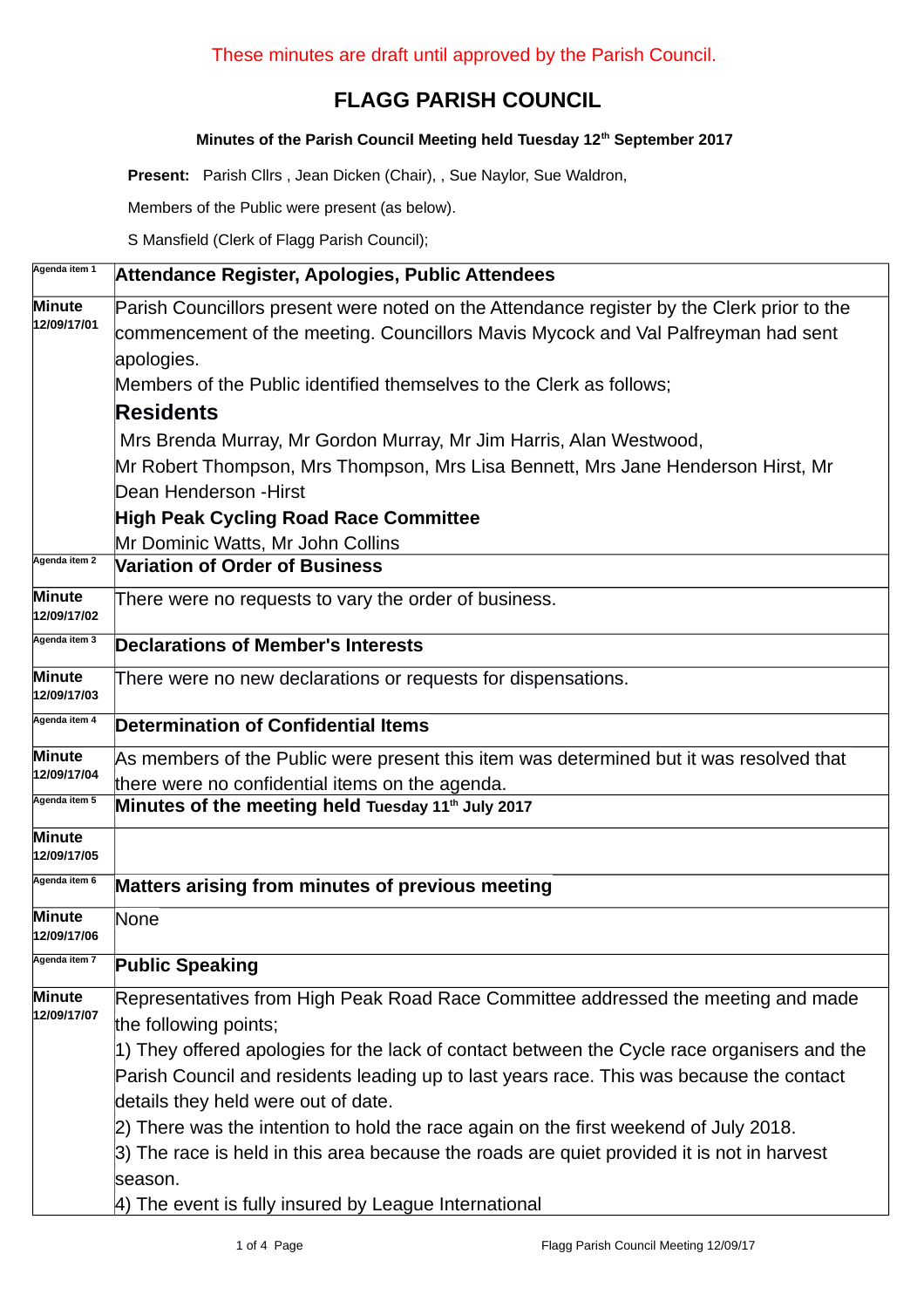|                              | 5) The Police and Derbyshire County Council Highways Department are notified of the<br>event.                                                                                                                                                                                                                                                                                                                                                                                                                                                                                                                              |
|------------------------------|----------------------------------------------------------------------------------------------------------------------------------------------------------------------------------------------------------------------------------------------------------------------------------------------------------------------------------------------------------------------------------------------------------------------------------------------------------------------------------------------------------------------------------------------------------------------------------------------------------------------------|
|                              | The Community Hall at Chelmorton provides facilities to host the event.                                                                                                                                                                                                                                                                                                                                                                                                                                                                                                                                                    |
|                              | Members of the Public were then asked if there were any questions;<br>1) Lisa Bennett on behalf of horse riders in the village explained that she had been held up<br>whilst on horseback three times during the recent road race and wondered if it would be<br>better to place signs around the route a few days in advance warning of the disruption so<br>that riders can make alternative arrangements or be prepared for the disruption.<br>2) Mr Murray asked if it would be better for the event to use Flagg Village Hall and the<br>organisers of the Race agreed to liaise with CIIr Sue Naylor on this matter. |
|                              | Mr Alan Westwood raised the issue of mud left on the road and the speed of Agricultural<br>vehicles using the roads adjacent to Dale head Farm at Town End, Flagg. The Clerk was<br>requested to contact Mr Robert Lomas and Derbyshire Highways or Environmental Health<br>regarding this complaint.                                                                                                                                                                                                                                                                                                                      |
|                              | A Resident requested that the Post Office be contacted regarding the renovation of the post<br>box in Flagg.                                                                                                                                                                                                                                                                                                                                                                                                                                                                                                               |
|                              | Jane Henderson -Hirst requested that the village noticeboard be renovated as it was now<br>broken.                                                                                                                                                                                                                                                                                                                                                                                                                                                                                                                         |
| Agenda item 8                | <b>Managed Works</b>                                                                                                                                                                                                                                                                                                                                                                                                                                                                                                                                                                                                       |
| Minute<br>12/09/17/08        | The restoration of the recycling area had now been progressed.                                                                                                                                                                                                                                                                                                                                                                                                                                                                                                                                                             |
| Agenda item 9                | <b>Reporting of Highway Defects</b>                                                                                                                                                                                                                                                                                                                                                                                                                                                                                                                                                                                        |
| Minute<br>12/09/17/09        | 9.1)                                                                                                                                                                                                                                                                                                                                                                                                                                                                                                                                                                                                                       |
| Agenda item 10               | <b>Policies and Procedures.</b>                                                                                                                                                                                                                                                                                                                                                                                                                                                                                                                                                                                            |
| Minute<br><b>12/09/17/10</b> |                                                                                                                                                                                                                                                                                                                                                                                                                                                                                                                                                                                                                            |
| Agenda item 11               | Planning                                                                                                                                                                                                                                                                                                                                                                                                                                                                                                                                                                                                                   |
| Minute<br>12/09/17/11        | 1. The Parish Council had no objections to NP/DIS/0917/0927 Hobson farm.                                                                                                                                                                                                                                                                                                                                                                                                                                                                                                                                                   |
| Agenda item 12               | <b>Chair's Announcements</b>                                                                                                                                                                                                                                                                                                                                                                                                                                                                                                                                                                                               |
| Minute<br><b>12/09/17/12</b> | 12.1)                                                                                                                                                                                                                                                                                                                                                                                                                                                                                                                                                                                                                      |
| Agenda item 13               | <b>Updates from the Clerk including Correspondence Received</b>                                                                                                                                                                                                                                                                                                                                                                                                                                                                                                                                                            |
| Minute<br><b>12/09/17/13</b> | $ 13.1\rangle$                                                                                                                                                                                                                                                                                                                                                                                                                                                                                                                                                                                                             |
| Agenda item 14               | <b>Finance</b>                                                                                                                                                                                                                                                                                                                                                                                                                                                                                                                                                                                                             |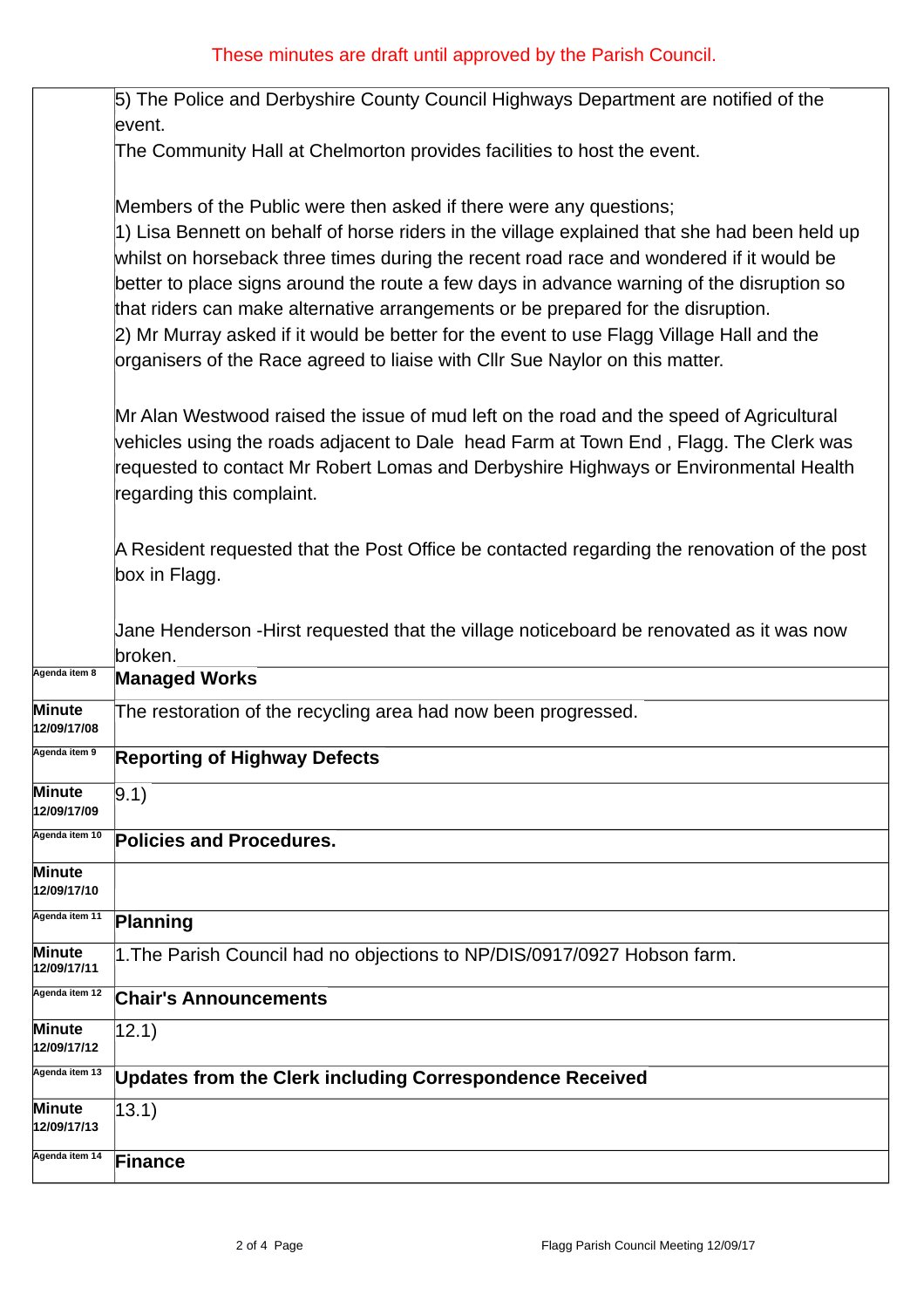**Minute 12/09/17/14 1) Current Account balance stands at** £4116.48 from bank statements issued on 5th July 2017.

- **2) Cash Account Balance, in two sums,** £14.88 + £3.88 = £18.76
- **3) The following expenditure was approved:**

|                  | Chq No Payee                                                    | Item                                                                                           | Amount              |
|------------------|-----------------------------------------------------------------|------------------------------------------------------------------------------------------------|---------------------|
| 000260           | S W Mansfield (Clerk)                                           | Salary to 31 <sup>st</sup> July 2017<br>Note PAYE paid in July                                 | £80.00              |
| 000261           | <b>HMRC PAYE</b>                                                | PAYE liability to 30 <sup>th</sup><br>September 2017                                           | £20.00              |
| 000262<br>(part) | Clerk S. Mansfield travel<br>expenses                           | Four extra visits to Flagg<br>at £0.45p per mile<br>11miles round trip from<br><b>SK17 0RN</b> | £19.80              |
| 000262<br>(part) | Clerk S. Mansfield<br>postage expenses                          | Special Delivery to<br><b>DDDC</b> Environmental<br>Officer                                    | £6.45               |
| 000262<br>(part) | Clerk S. Mansfield Salary<br>to 30 <sup>th</sup> September 2017 | Salary to 30 <sup>th</sup> September<br>2017                                                   | £80.00              |
| 000263           | L Fitzgibbon                                                    | Internal Audit - Fee to<br>prepare variances report                                            | £30.00              |
| 000264           | Leek Signs                                                      | Car Park Sign                                                                                  | £30.00              |
| 000265           | <b>DM Payroll Services</b>                                      | Payroll Management                                                                             | £31.50              |
| 000266           | <b>BT</b>                                                       | <b>Buy Telephone kiosk</b>                                                                     | £1.00               |
|                  | All of the Following                                            | <b>Payments deferred until</b>                                                                 | <b>Next meeting</b> |
|                  | Derbyshire Association of<br>Local Councils                     | <b>Annual Subscription</b>                                                                     | £63.90              |
|                  | <b>Peak Park Parishes</b><br>Forum                              | <b>Annual Subscription</b>                                                                     | £12.00              |
|                  | <b>Peaklander Electrical</b>                                    | Defibrillator Installation                                                                     | £85.20              |
|                  | G Tilson                                                        | Landscaping Car Park                                                                           | $E$ ?.??            |

None

### **4) The following income was reported by the Clerk**

None

# **5) Accounts Reconciliation**

Deferred until next meeting

# **Agenda item 15 Date and time of next meeting**

| <b>Minute</b><br>12/09/17/15 | Next meeting date and time was agreed as                  |
|------------------------------|-----------------------------------------------------------|
|                              | Tuesday November 14th 2017 at 7:30pm in the Village Hall. |
|                              | The meeting was closed at 21:20 hours.                    |
| Agenda item 16               | <b>AOB</b>                                                |
| <b>Minute</b><br>12/09/17/16 | None.                                                     |